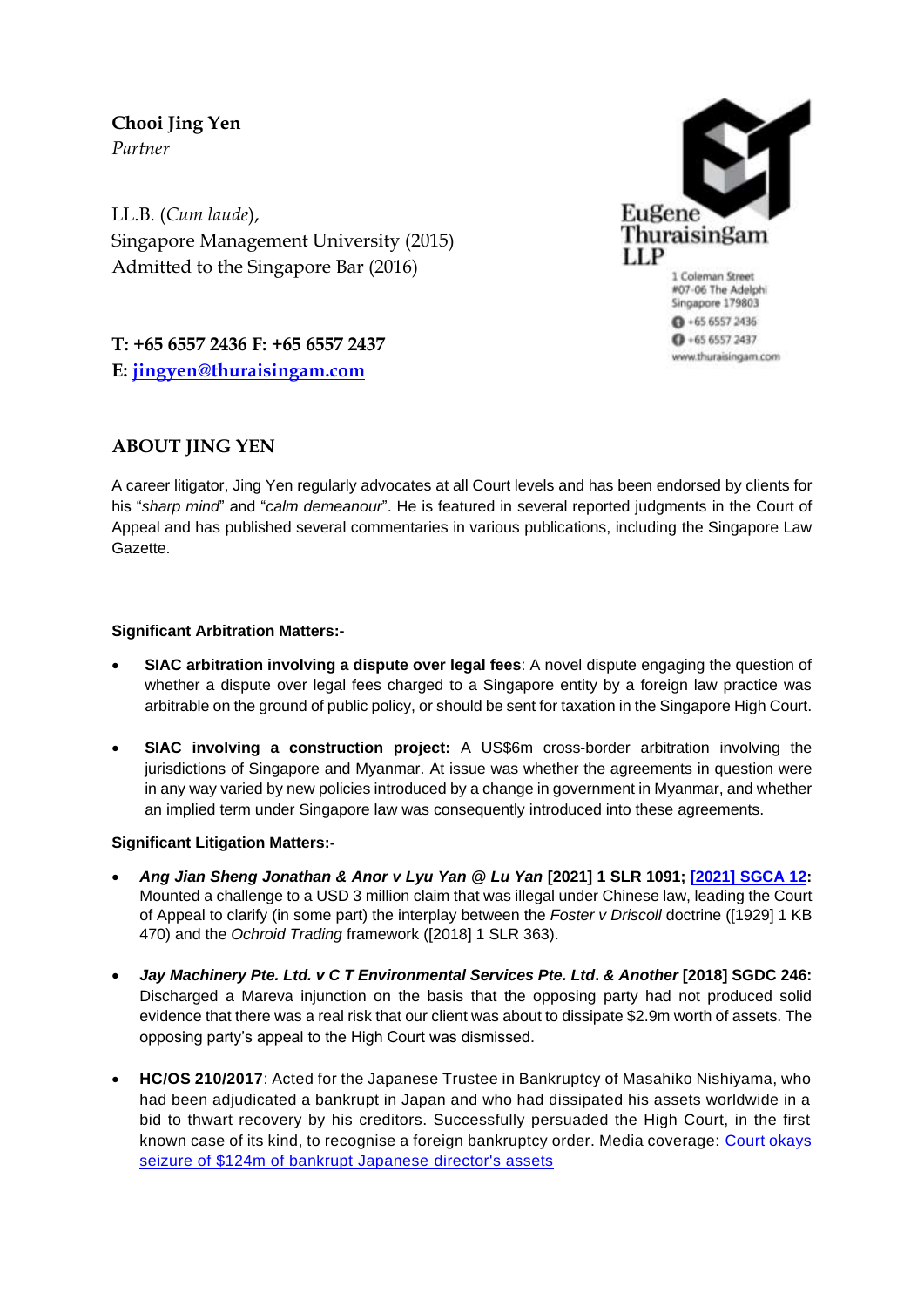## **Significant Criminal Matters:-**

- *Wu Zhi Yong v Public Prosecutor* [\[2021\] SGHC 261:](https://www.elitigation.sg/gdviewer/s/2021_SGHC_261) Lead counsel before the Honourable Chief Justice in possibly the first hybrid drink driving case to go on appeal following amendments to the Road Traffic Act 1961 effective November 2019. A young *amicus curiae* was appointed to assist the Court and a new sentencing framework was laid down.
- *Public Prosecutor v Wee Teong Boo* [2020] 2 SLR 533: Part of the team that secured a complete acquittal for a doctor who was accused of raping and molesting his patient. Media coverage: [Court of Appeal acquits doctor of sexually assaulting and molesting patient in clinic](https://www.todayonline.com/singapore/court-appeal-acquits-doctor-sexually-assaulting-and-molesting-patient-clinic)
- *Public Prosecutor v Low Ji Qing* **[2019] 5 SLR 769; [\[2019\] SGHC 174:](https://www.supremecourt.gov.sg/docs/default-source/module-document/judgement/grounds-of-decision---public-prosecutor-v-low-ji-qing-(260719)-2019-sghc-174-(260719)-pdf.pdf)** Defended an appeal brought by the prosecution against a sentence of 10 months' imprisonment meted out to a repeat theft offender suffering from Fetishism. The judgment written by the Honourable Chief Justice grapples with the principles of proportionality and specific deterrence and is now an important part of the jurisprudence on criminal sentencing. Media coverage: [Chief Justice dismisses appeal for](https://www.channelnewsasia.com/news/singapore/chief-justice-dismisses-appeal-for-higher-sentence-for-man-with-11457726)  [higher sentence for man with fetish for stealing women's wallets](https://www.channelnewsasia.com/news/singapore/chief-justice-dismisses-appeal-for-higher-sentence-for-man-with-11457726)
- *Public Prosecutor v Wong Chee Meng & Chia Sin Lan* **[2020] 5 SLR 807**: Reported in the media as the Ang Mo Kio Town Council corruption case, the judgment by the Honourable Chief Justice set out a new sentencing framework for corruption offences. Media coverage: Jail terms increased for ex-GM of Ang Mo Kio Town Council and company director in [corruption case](https://www.straitstimes.com/singapore/courts-crime/jail-terms-increased-for-ex-gm-of-ang-mo-kio-town-council-and-company)
- **Public Prosecutor v Miya Manik <sup>[2020]</sup> SGHC 164:** Assisted in the defence of a Bangladeshi national charged under Section 300(c) read with Section 34 of the Penal Code for sharing in a common intention with two others to murder a fellow Bangladeshi national. This arose out of a turf war between rival syndicates over the sale of illegal cigarettes in Tuas. After a full trial, the High Court acquitted the accused and convicted him on a reduced charge of voluntarily causing grievous hurt with a dangerous weapon instead. Media coverage: Bangladeshi jailed 15 years for role in fatal [attack of rival in contraband cigarette turf war](https://www.straitstimes.com/singapore/courts-crime/bangladeshi-jailed-15-years-for-role-in-fatal-attack-of-rival-in-contraband)
- *Wham Kwok Han Jolovan v Attorney-General and other appeals* **[\[2020\] SGCA 16:](https://www.supremecourt.gov.sg/docs/default-source/module-document/judgement/-2020-sgca-16-pdf.pdf)**  Assisted in defending two individuals against charges of contempt of court by scandalising the judiciary, in the first such prosecutions brought under the Administration of Justice (Protection) Act 2016. Media coverage: [Contempt of court: Apex court](https://www.channelnewsasia.com/news/singapore/contempt-of-court-apex-court-dismisses-appeals-by-opposition-12542478) dismisses appeals by [opposition politician John Tan, activist Jolovan Wham](https://www.channelnewsasia.com/news/singapore/contempt-of-court-apex-court-dismisses-appeals-by-opposition-12542478)

### **Selected Publications:-**

- **April 2022,** *Singapore Law Gazette:* [Disclosure of a Prosecution Witness's Prior Statements](https://lawgazette.com.sg/feature/disclosure-of-a-prosecution-witnesss-prior-statements) (co-authored with Mervyn Cheong)
- **October 2021,** *Lexis Advance® Annotated Laws of Singapore*: Annotations to the *Misuse of Drugs Act 1973* (co-authored with Mervyn Cheong)
- **September 2021,** *Lexis Advance® Annotated Laws of Singapore*: Annotations to the *Corruption, Drug Trafficking and Other Serious Crimes (Confiscation of Benefits) Act 1992* (co-authored with Mervyn Cheong)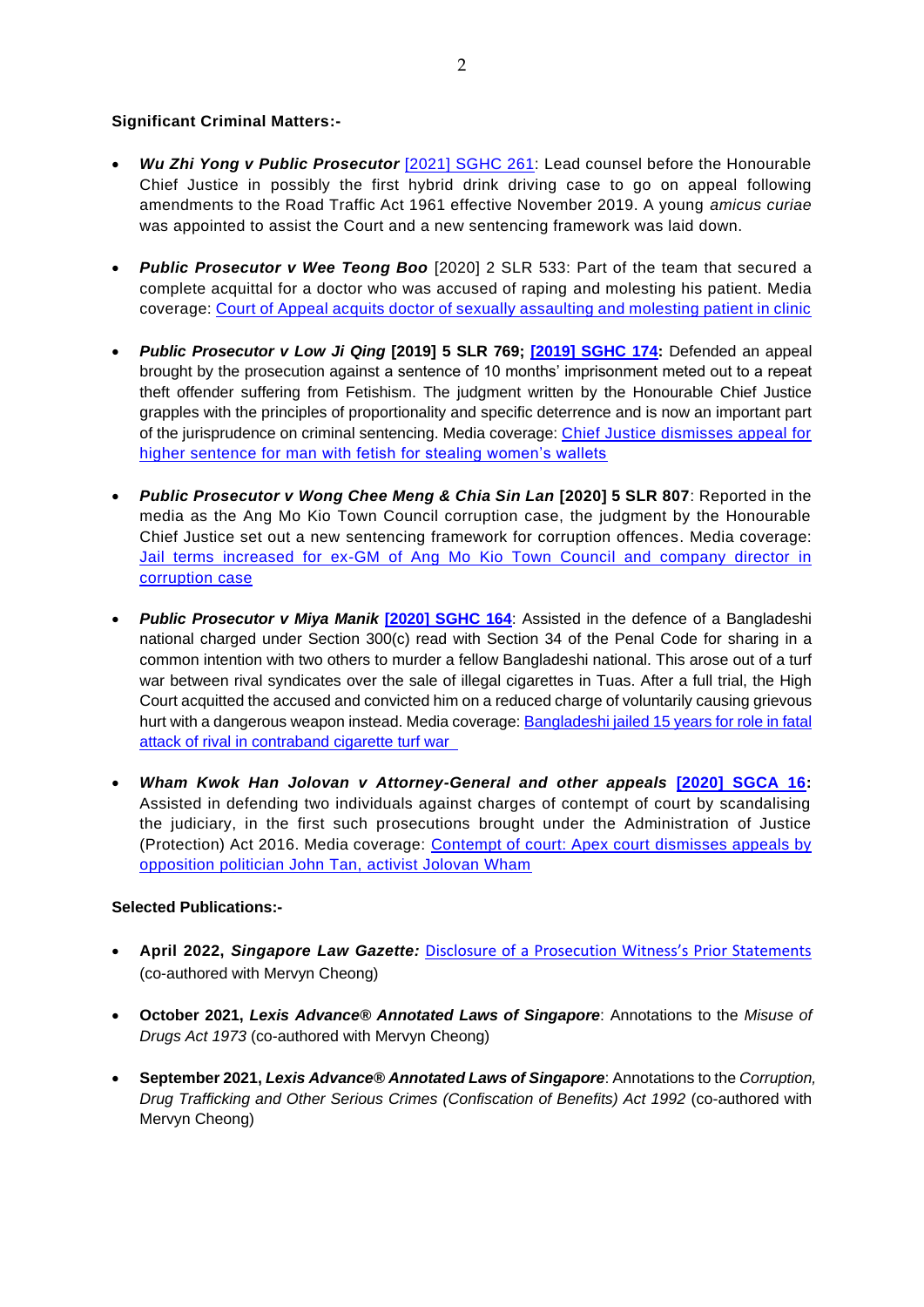- **September 2021,** *Singapore Law Gazette:* [Reasonable doubt, guilt and the new hybrid of](https://lawgazette.com.sg/feature/reasonable-doubt-guilt-and-the-new-hybrid-of-composition/)  composition *[A commentary on Teo Seng Tiong v Public Prosecutor](https://lawgazette.com.sg/feature/reasonable-doubt-guilt-and-the-new-hybrid-of-composition/)* [2021] SGCA 65
- **July 2021,** *Eugene Thuraisingam LLP publication*: [The 2005 Hague Convention on Choice](https://thuraisingam.com/resources/the-2005-hague-convention-on-choice-of-court-agreements-boon-or-bane)  [of Court Agreements: Boon or Bane?](https://thuraisingam.com/resources/the-2005-hague-convention-on-choice-of-court-agreements-boon-or-bane)
- **June 2021,** *Eugene Thuraisingam LLP publication*: [Plying for hire: When does a private](https://thuraisingam.com/resources/plying-for-hire-when-does-a-private-hire-car-driver-cross-the-line-and-break-the-law-road-traffic-act-singapore)  [hire car driver cross the line and break the law? Road Traffic Act –](https://thuraisingam.com/resources/plying-for-hire-when-does-a-private-hire-car-driver-cross-the-line-and-break-the-law-road-traffic-act-singapore) Singapore
- **January 2021,** *Singapore Law Gazette, The Young Lawyer*: [Moving from Second to First](https://lawgazette.com.sg/practice/the-young-lawyer/moving-from-second-to-first-chair-how-to-fail-at-it/)  [Chair: How to Fail at it](https://lawgazette.com.sg/practice/the-young-lawyer/moving-from-second-to-first-chair-how-to-fail-at-it/)
- **September 2020,** *Eugene Thuraisingam LLP publication*: [Recognition of Indonesian](https://thuraisingam.com/resources/recognition-of-indonesian-bankruptcy-orders-in-singapore)  [bankruptcy orders in Singapore, Insolvency Case Update: Paulus Tannos v Heince Tombak](https://thuraisingam.com/resources/recognition-of-indonesian-bankruptcy-orders-in-singapore)  [Simanjuntak and others \[2020\] SGCA 85](https://thuraisingam.com/resources/recognition-of-indonesian-bankruptcy-orders-in-singapore)
- **May 2020,** *Eugene Thuraisingam LLP publication*: [Keeping Up With COVID-19: A](https://thuraisingam.com/resources/keeping-up-with-covid-19)  [commentary on the pace of legislative change](https://thuraisingam.com/resources/keeping-up-with-covid-19)
- **September 2019,** *Singapore Law Gazette*: [Legal Unsustainability and Order 18 Rule 19 of](https://lawgazette.com.sg/feature/legal-unsustainability-and-order-18-rule-19-of-the-rules-of-court/)  [the Rules of Court](https://lawgazette.com.sg/feature/legal-unsustainability-and-order-18-rule-19-of-the-rules-of-court/)

### **Selected Media:-**

- **22 January 2022,** *TODAY***:** [The Big Read: Burnt out and disillusioned, young lawyers head](https://www.todayonline.com/big-read/big-read-burnt-out-and-disillusioned-young-lawyers-head-exit-and-industry-worried-1796126)  for the exit – [and the industry is worried](https://www.todayonline.com/big-read/big-read-burnt-out-and-disillusioned-young-lawyers-head-exit-and-industry-worried-1796126)
- **25 April 2021,** *TODAY***:** [Should accused persons in Singapore be named before conviction?](https://www.todayonline.com/singapore/should-accused-persons-singapore-be-named-conviction-lawyers-media-academics-have-split)  [Lawyers, media academics have split views](https://www.todayonline.com/singapore/should-accused-persons-singapore-be-named-conviction-lawyers-media-academics-have-split)
- **23 October 2020,** *TODAYOnline***:** ['Civil duty' to file police report against ex-lecturer, even if](https://www.todayonline.com/singapore/civil-duty-make-make-police-report-against-ex-lecturer-even-if-alleged-victims-did-not-nus?fbclid=IwAR3R008pRH9Mv0wxG_MFlvn5hRF1wNvM7bpLIsNtAFYSk9Em1R4cbp5w5CE)  [alleged victims did not: NUS](https://www.todayonline.com/singapore/civil-duty-make-make-police-report-against-ex-lecturer-even-if-alleged-victims-did-not-nus?fbclid=IwAR3R008pRH9Mv0wxG_MFlvn5hRF1wNvM7bpLIsNtAFYSk9Em1R4cbp5w5CE)
- **22 July 2020,** *The New Paper*: [NUS student's case sparks MHA review of penalty framework](https://www.tnp.sg/news/singapore/nus-students-case-sparks-mha-review-penalty-framework)
- **7 June 2020,** *CNA*: [COVID-19 court cases: Why have some people not been charged?](https://www.channelnewsasia.com/news/singapore/covid-19-coronavirus-why-some-people-not-charged-court-12811008)
- **27 April 2020,** *The New Paper*: [Shut down carpooling chat group, urge experts](https://www.tnp.sg/news/singapore/shut-down-carpooling-chat-group-urge-experts)
- **23 April 2020,** *The Straits Times*: [Privately arranged ride-hailing trips illegal under new](https://www.straitstimes.com/singapore/privately-arranged-ride-hailing-trips-illegal-under-new-rules)  [Covid-19 circuit breaker rules](https://www.straitstimes.com/singapore/privately-arranged-ride-hailing-trips-illegal-under-new-rules)
- **13 April 2020,** *Channel News Asia*: [Necessary for Singapore to fast-track COVID-19 laws](https://www.channelnewsasia.com/news/singapore/singapore-fast-tracks-covid-19-laws-unprecedented-situation-12634060)  [amid unprecedented situation: Lawyers](https://www.channelnewsasia.com/news/singapore/singapore-fast-tracks-covid-19-laws-unprecedented-situation-12634060)
- **12 October 2019,** *TODAYOnline***:** [How young women are using social media to fight back](https://www.todayonline.com/singapore/how-young-women-are-using-social-media-fight-back-against-men-behaving-badly)  [against men behaving badly](https://www.todayonline.com/singapore/how-young-women-are-using-social-media-fight-back-against-men-behaving-badly)
- **27 September 2019,** *South China Morning Post***:** [Singaporeans decry judge's move to](https://www.scmp.com/week-asia/politics/article/3030712/singaporeans-decry-judges-decision-spare-nus-student-jail-term)  [spare NUS student Terence Siow from jail for molest charge](https://www.scmp.com/week-asia/politics/article/3030712/singaporeans-decry-judges-decision-spare-nus-student-jail-term)